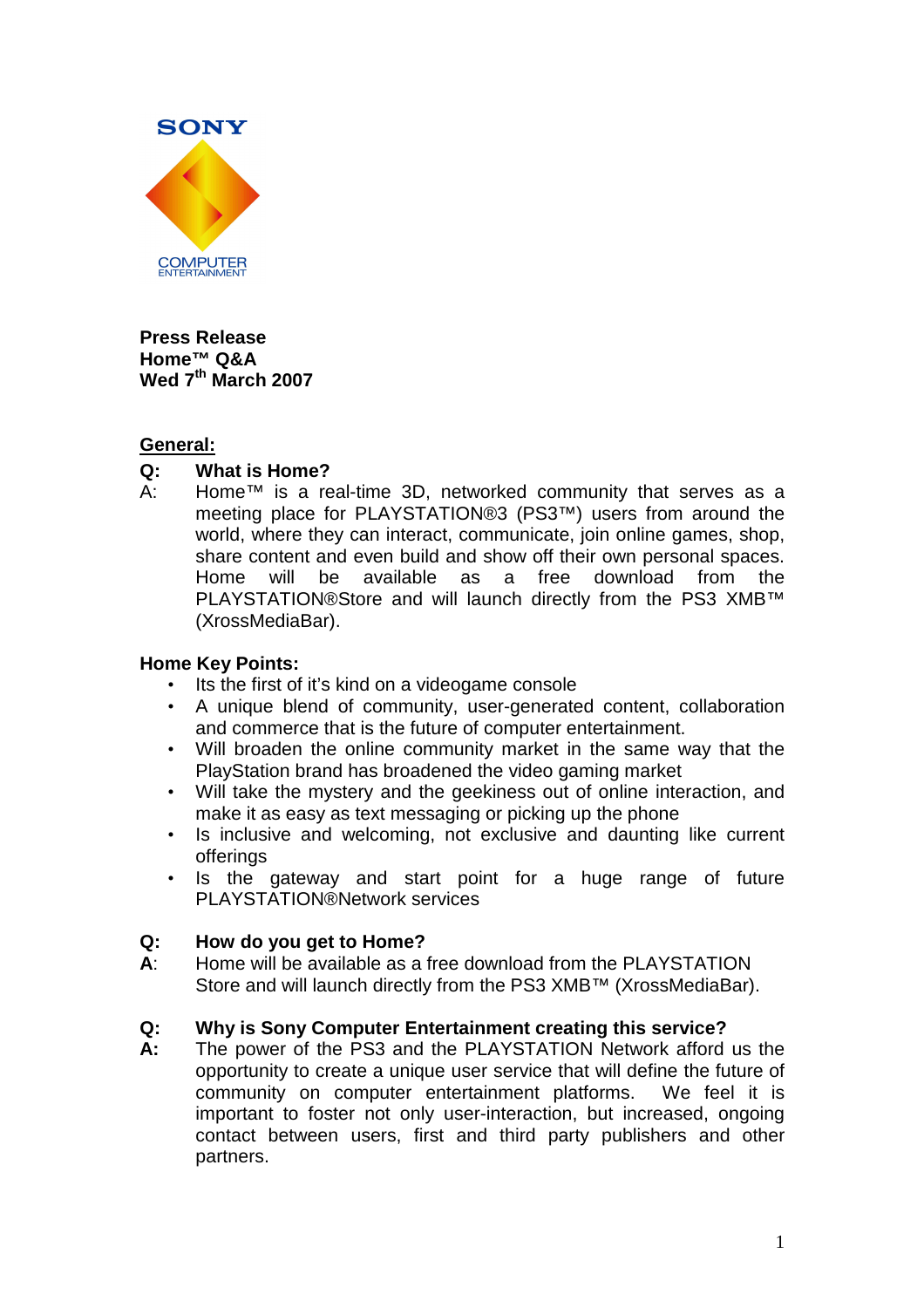# **Q: Is there a cost or a subscription required to participate in Home?**

A: Home is free to download and free to use. The user will be able to purchase items from the PLAYSTATION Store (Home supports the Sony Wallet) to further customise their Home Space, as well as make purchases from other third party partners

### **Q: Is Home global?**

A: Yes, when it launches Home will be a global network service.

### **Q: When is Home launching?**

**A:** We will be executing a closed beta this spring. The official launch date will be later this year.

### **Q: What is the ambition of Home?**

- **A:** Home Space
	- Design and build your own apartment, house or even neighbourhood.
	- Purchase new landscapes, apartments and furniture World

- Purchase new clothing sets, pets and accessories for your character
- Purchase functional items to add value to your private Home experience
- Leave your mark on the world with premium player-created content tools.

**Entertainment** 

• Share photos, movies and music from your PS3 HDD with friends in your personal space.

Gaming

Meeting game-specific lobbies to discuss games, get new content or team up for online gameplay

Lobbies

• Individual lobbies created by first and third parties allow for consumer interaction, commerce

### **Q: Isn't Home a copycat?**

**A:** Home is a first of its kind 3D community that allows for open interaction between consumers, Sony Computer Entertainment and third party partners.

### **Q: How is this different from other network communities?**

**A:** Home is a much more rich, user friendly experience than other network communities, allowing for ease of entry and use, as well as being fullyfunctional with the technology and capabilities of PS3

### **Q: How will you make money from Home?**

**A:** The business model for Home is based on a combination of ecommerce and advertising revenue.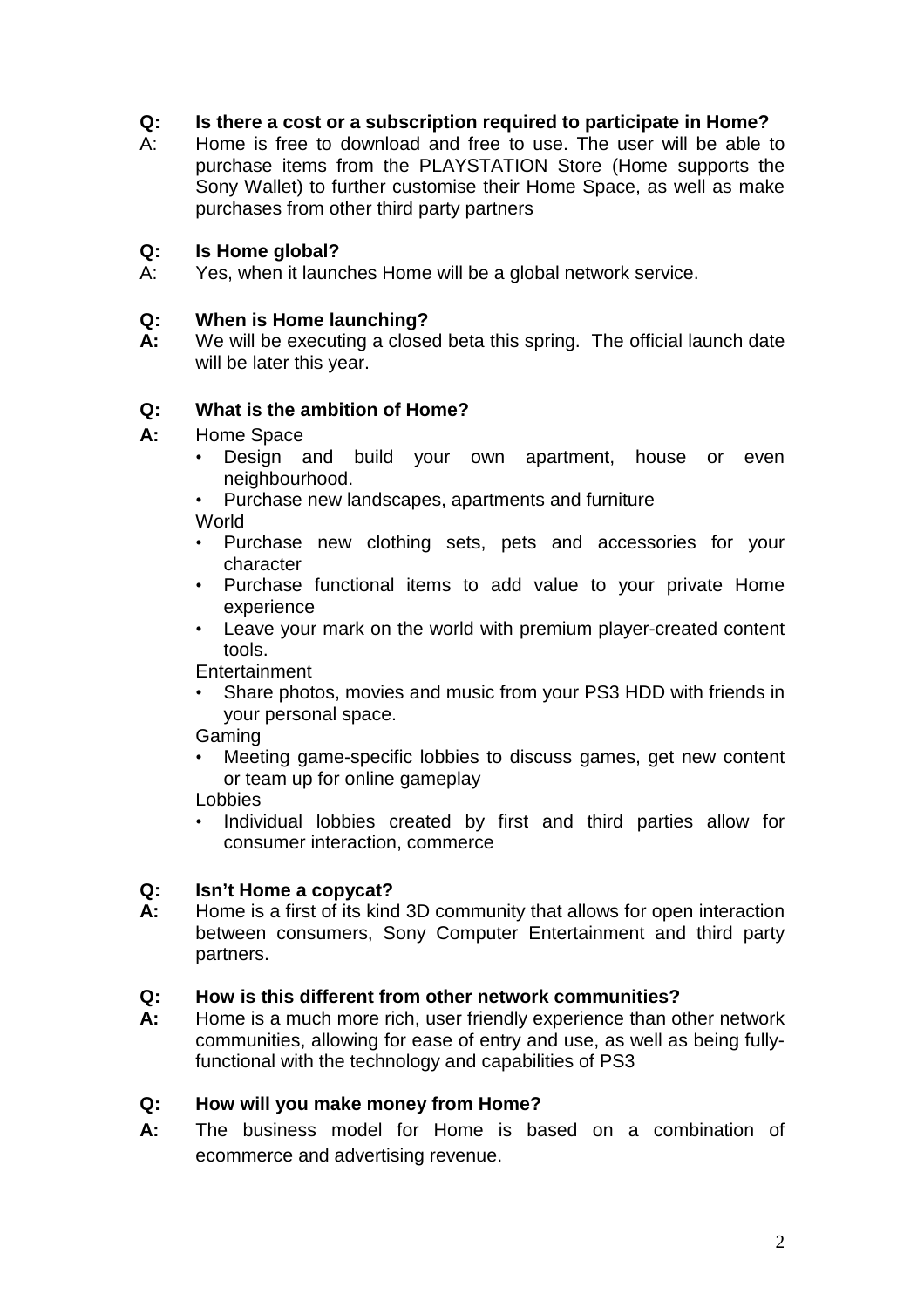# **Q: How will third party partners be able to be involved in Home?**

**A:** Third party partners will be able to build their own custom lobbies for their products, where they can present information to users, provide downloadable content and implement various ecommerce models. Advertising options will also be made available through Home.

## **Q: How big is the Home download?**

**A:** The Home download will be under 500MB.

## **Presence / navigation / features**

- **Q: What is the function of the Home central lobby and what is the maximum number of users in a lobby?**
- **A:** The Home central lobby is the central meeting place where you can meet new friends or arrange to meet old friends, before transferring to a private meeting place. The current maximum number of concurrent users in a single lobby is 64, but there will be a multitude of lobbies active at any given time for users to explore.

## **Q: How do you make sure friends are present in the same space?**

**A:** You can invite them via your friends list or invite them to your personal Home Space

## **Q: How do players find friends within the Home world?**

**A:** We will have search functions for finding people online and offline, and for finding lobbies.

### **Q: How many Home avatars can I have?**

**A:** The current plan is for each user to have one avatar. Home is the human face of PLAYSTATION Network (PSN), and your Home avatar is how you represent yourself. However, it will be possible to change your appearance, through customising your character and adding accessories, so you'll be able to constantly re-invent yourself should you so desire.

### **Q: How can I customize my Home avatar?**

**A:** Home avatars are fully customizable with different facial features, height, weight, sex, skin color, hair styles, clothing, accessories, etc.

### **Q: Can you enter, say, MotorStorm™ quickly through Home without having to travel to the specific MotorStorm™ lobby?**

**A:** Currently, users can find each other in Home, and then arrange to go off and play MotorStorm at the same time. Eventually, users will be able to meet in Home and seamlessly launch into a game of MotorStorm**™**. Similarly, users will be able to exit to Home directly from the game.

# **Q: How will the Hall of Fame rewards program be implemented?**

**A:** Users receive points for in-game achievements. More details regarding this will be made available closer to launch.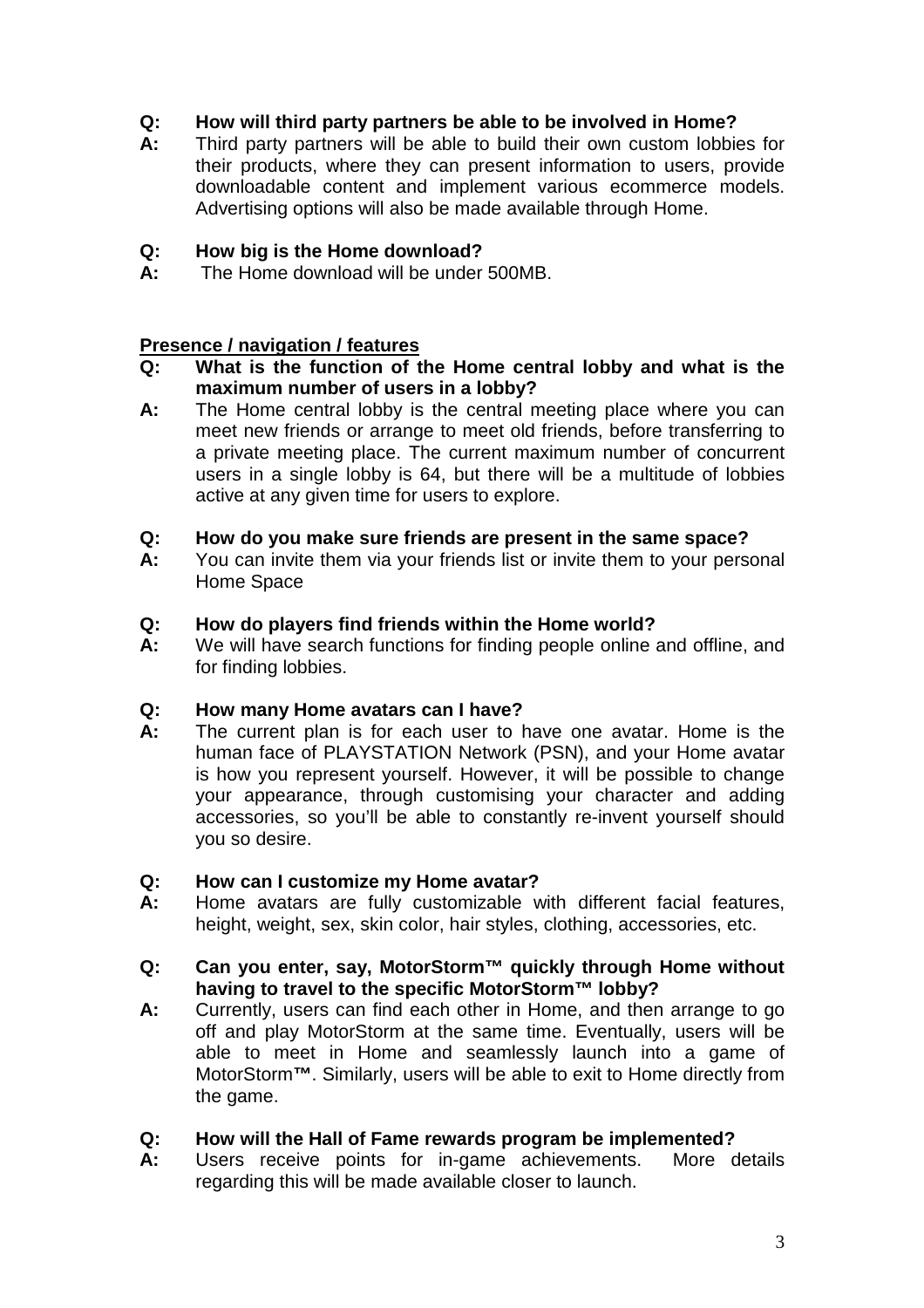# **Moderation / Abuse**

## **Q: What is the policy on acceptable behaviour?**

**A:** Within our public spaces, Home follows the same rules and guidelines as the PLAYSTATION Network with regard to age stipulations and acceptable behaviour. Home uses all the same age controls as the PS3 System Software. Private spaces will not be monitored unless abuses or violations to our policies are reported by a user.

### **Q: How will I protect my kids from seeing things they shouldn't?**

**A:** Within our public spaces, Home follows the same rules and guidelines as the PLAYSTATION Network with regard to age stipulations and acceptable behaviour. Any public areas that contain subject matter not suitable for all users will be age restricted, and the registered age of users will determine entry.

## **Q: How will age restrictions be applied?**

- **A:** Home employs the same age restriction policies as the PS3 System Software and the PLAYSTATION Network.
- **Q: How will I protect my kids from associating with undesirable people?**
- **A:** Parental controls are available through PS3 and the PLAYSTATION Network. We encourage parents to take an active role in participating any time a child has access to an open communication network, such as the Internet.
- **Q: Will users be able to make complaints about other users?**
- **A:** Of course. We will operate a system of logging complaints with our moderators, which will then be investigated. If necessary we are able to take away a user's login rights and ban them from the service.

### **Q: How much control will we have over what people get up to in their private spaces?**

- A: Our policy is not to actively police private areas, and a user cannot be invited to another user's private space until they have accepted an invitation to be on their buddy list. However, the complaints process will still operate in these private spaces, so if people feel that they have been subjected to inappropriate behaviour while in someone's private space, they will be able to lodge a complaint by the usual process.
- **Q: What moderation is used in the community for vulgar / abusive language?**
- **A:** We will have a basic text profanity filter.

# **About SCEI**

Recognized as the global leader and company responsible for the progression of consumer-based computer entertainment, Sony Computer Entertainment Inc. (SCEI) manufacturers, distributes and markets the PlayStation® game